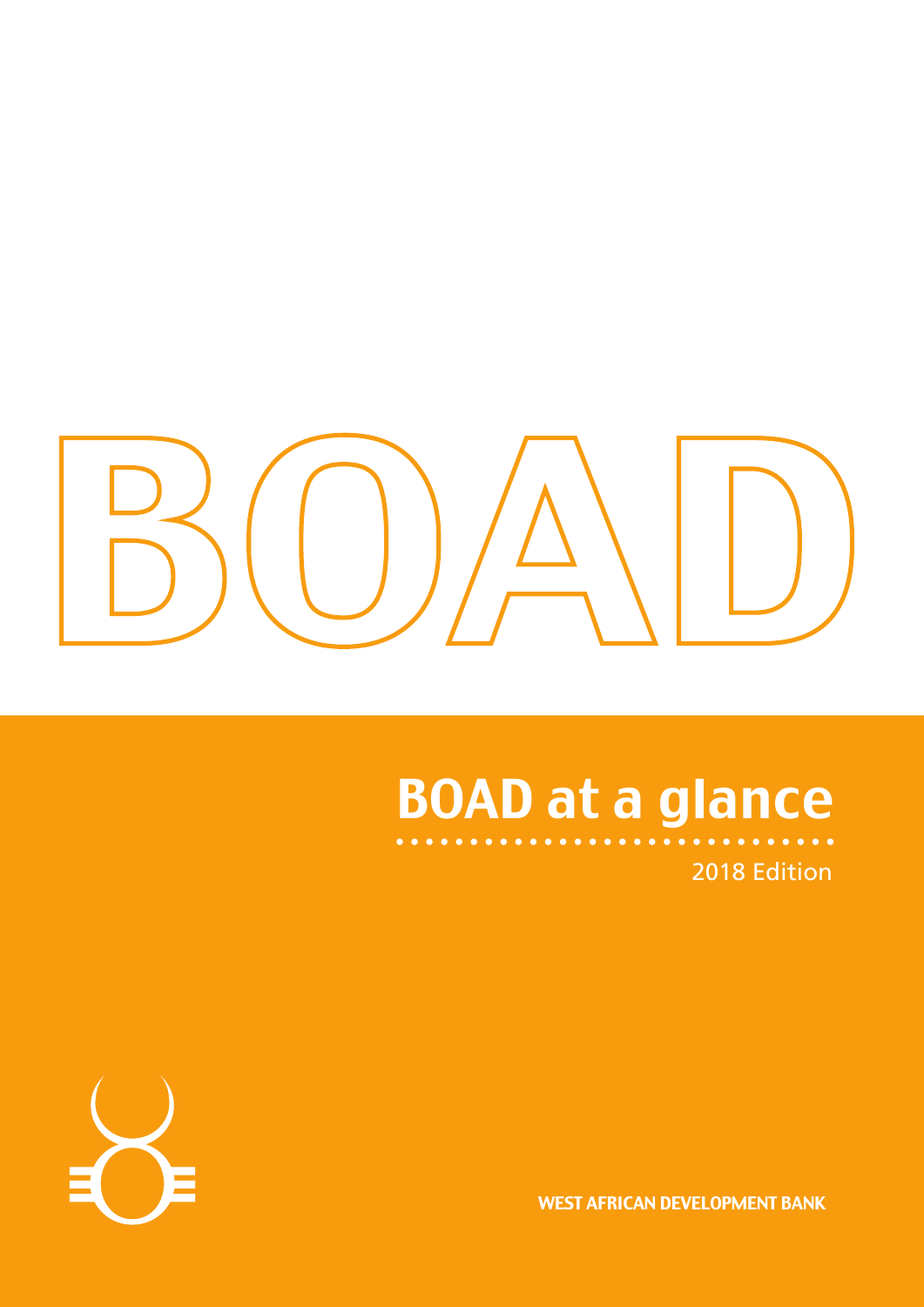## **WEST AFRICAN DEVELOPMENT BANK**

**AT A GLANCE**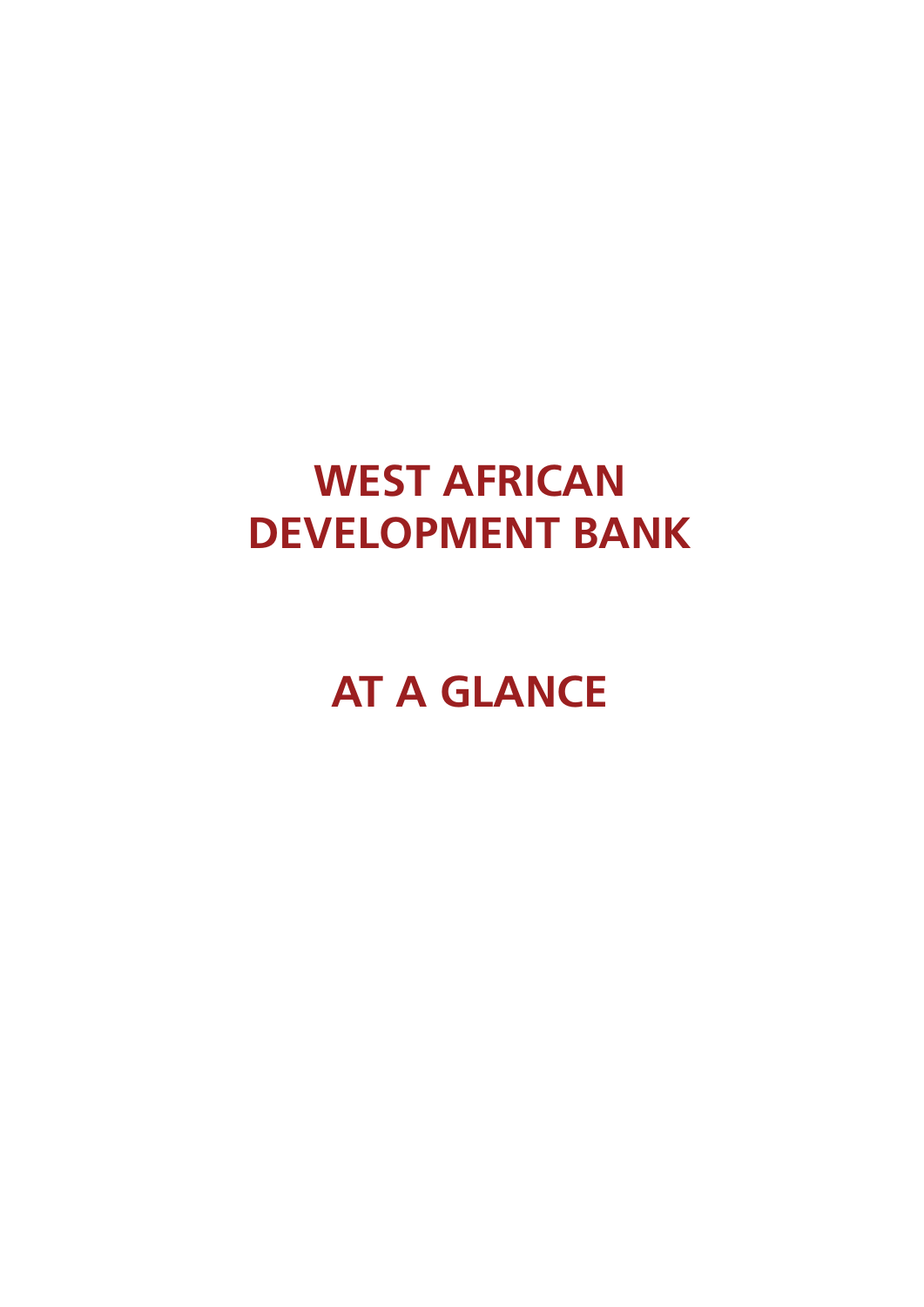#### **1. ESTABLISHMENT AND PURPOSE**

The West African Development Bank (BOAD) is the common development finance institution of the Member States of the West African Monetary Union (WAMU). It was established by an Agreement signed on 14 November 1973, and became operational in 1976. Member States include: Benin, Burkina, Côte d'Ivoire, Guinea Bissau, Mali, Niger, Senegal, and Togo.

By Treaty of the West African Economic and Monetary Union (WAEMU) signed on 10 January 1994 and which entered into force on 1 August 1994, BOAD is a specialized and autonomous institution. It contributes "in full independence to the achievement of the objectives of the WAEMU without prejudice to goals assigned to it under the WAMU Treaty".

BOAD is an international public institution whose purpose, as provided for under Article 2 of its Articles of Association, is to promote the balanced development of its member countries and foster economic integration within West Africa.

#### **2. SHAREHOLDING**

The following are members of BOAD participating in its equity capital and administration:

#### 2.1. MEMBERS HOLDING CATEGORY A SHARES:

- Republic of Benin,
- Burkina Faso,
- Republic of Côte d'Ivoire,
- Republic of Guinea Bissau,
- Republic of Mali,
- Republic of Niger,
- Republic of Senegal,
- Togolese Republic,
- Central Bank of West African States (BCEAO), the common issuing institution of the eight member countries.

#### 2.2. MEMBERS HOLDING CATEGORY B SHARES:

- French Republic,
- KfW acting on behalf of the German Republic,
- EIB acting on behalf of the European Union,
- African Development Bank (AfDB),
- Kingdom of Belgium,
- Eximbank of India acting on behalf of the Republic of India,
- People's Bank of China acting on behalf of the People's Republic of China
- Kingdom of Morocco.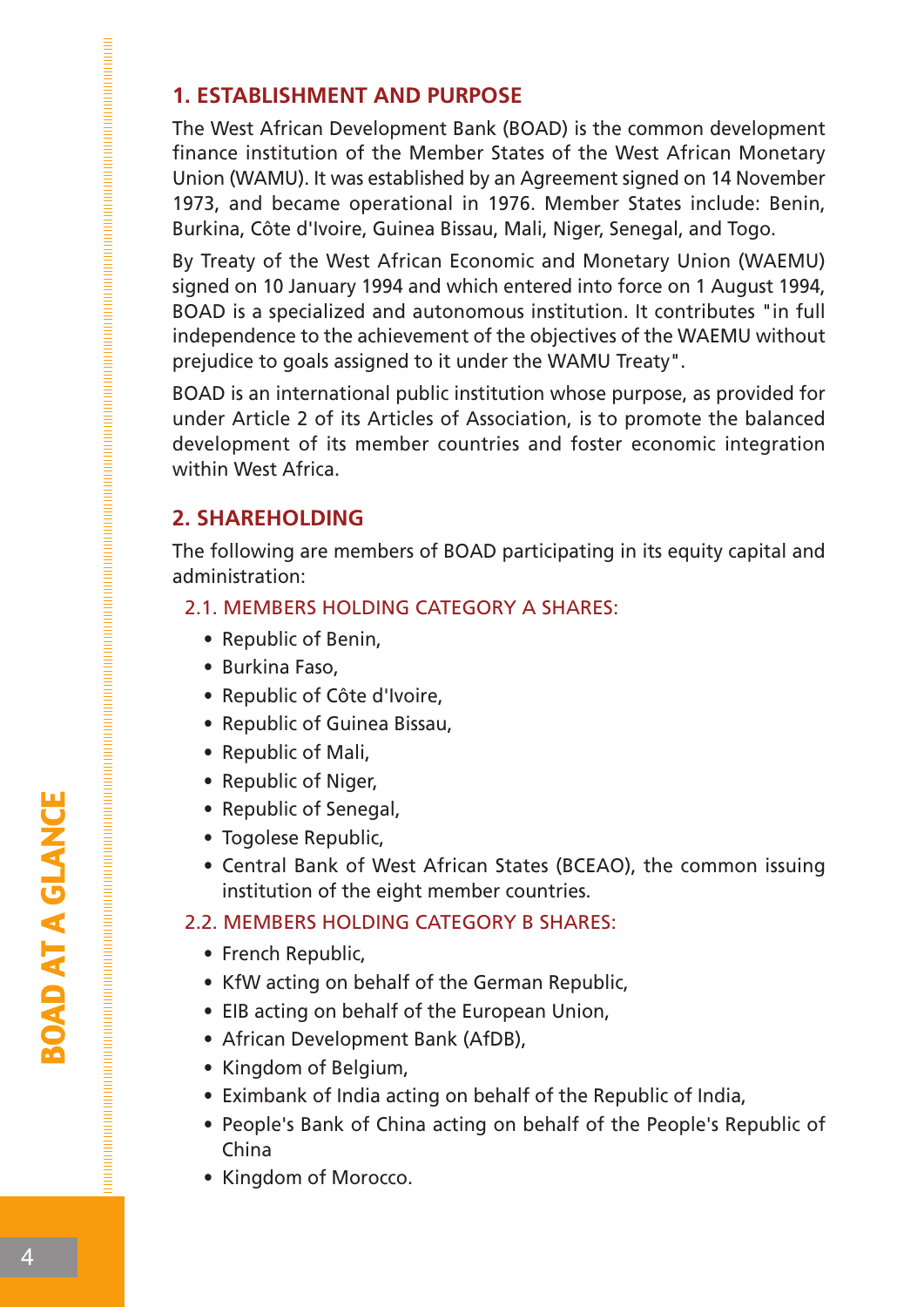| As at 31 December 2017, the capital structure was as follows (in XOF'bln): |
|----------------------------------------------------------------------------|
|                                                                            |
| - Subscribed capital:                                                      |
|                                                                            |
|                                                                            |
|                                                                            |
|                                                                            |

#### **3. AREAS OF INTERVENTION**

- Agriculture and rural development;
- Industries;
- Infrastructure (energy, water, transportation, land-use and sanitation, telecommunications);
- Environment;
- Finance and insurance;
- Hospitality, tourism and other services;
- Social projects (health, education, etc.).

#### **4. FORMS OF INTERVENTION**

- Short, medium and long-term lending;
- Cash advances for feasibility studies;
- Equity investments;
- Financing arrangements;
- Financial advisory services;
- Bond loan guarantees;
- Assistance to member countries.

#### **5. BENEFICIARIES**

- WAEMU member countries;
- Local communities, public and private corporations of the WAEMU region;
- Non-WAEMU member countries, their agencies and corporations contributing to the development or integration of the Union's economies.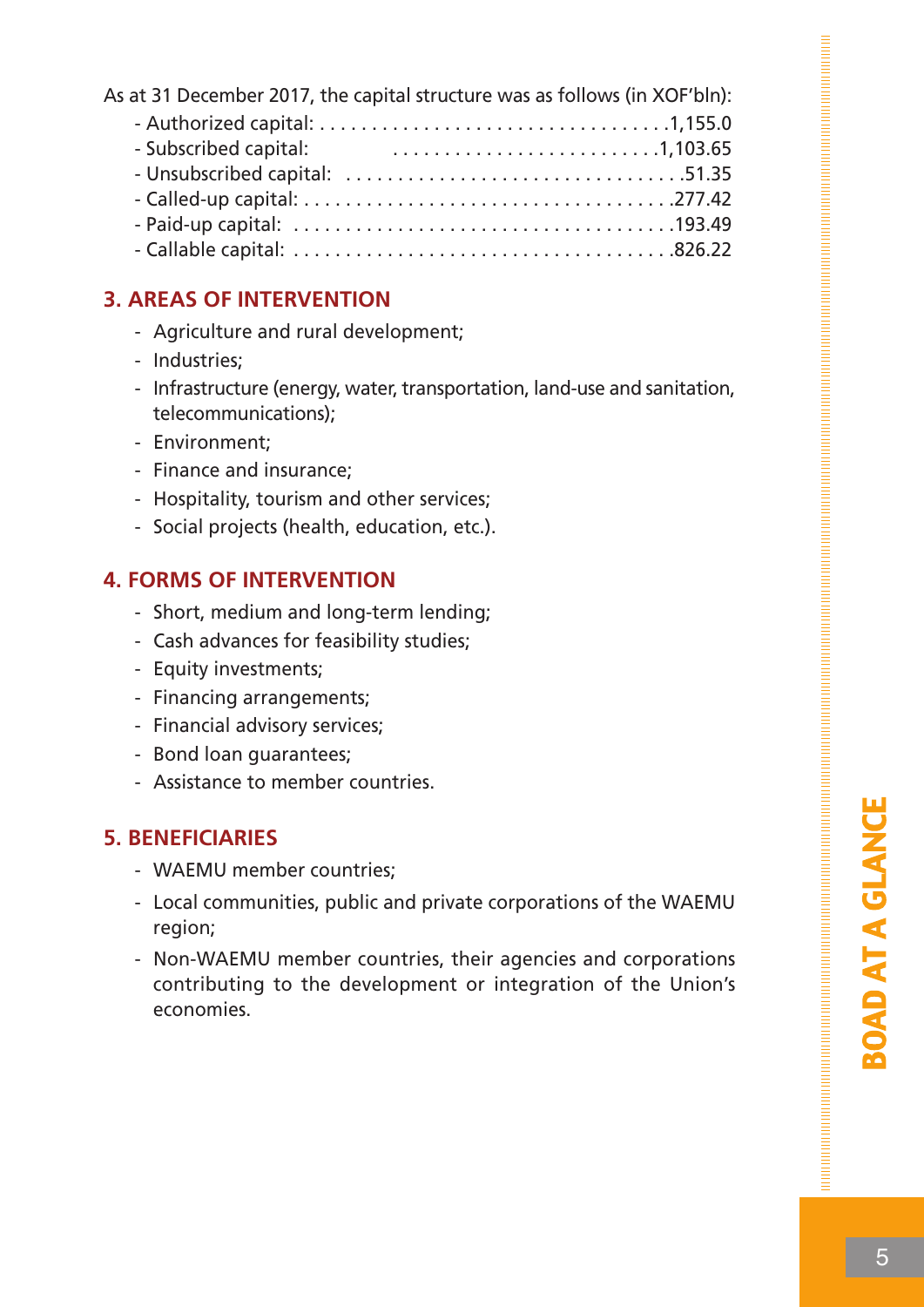#### **6. RESOURCES**

- Capital subscribed by its regional and non-regional shareholders;
- Allocations from member countries and community institutions;
- The Bank's reserves;
- Mobilization of regional savings;
- Mobilization of resources outside the Union.

#### **7. OPERATIONS**

The Bank has three financing windows: the Development and Cohesion Fund (FDC) window, the Bank window and the Energy Development Fund (FDE) window.

**The FDC window finances** from concessional resources (soft interest rate and maturity terms) public development projects (production supporting infrastructure, rural development and food security, social projects, etc.) for the benefit of the populations in the member countries.

**The Bank window finances**, from market resources, investment and service projects. These operations include mainly projects promoted by the private sector, public industrial and commercial corporations as well as financial institutions. Another category of long-term loans to member countries referred to as "sovereign loans at market conditions" is also taken into account under this window to finance projects for which concessional resources are not available, but which member countries want to finance quickly.

Set up as part of the community programme referred to as "Regional initiative for sustainable energy", **the FDE window** is meant for concessional funding of energy projects. The Fund is managed by BOAD.

#### **8. ADMINISTRATION**

The Bank is managed and administered by:

- a President appointed by the WAEMU Council of Ministers, assisted by a Vice-President appointed by the Board of Directors;
- a Board of Directors comprising:
	- the Bank President as chairperson;
	- two representatives appointed by each of the member countries;
	- the Governor of the Central Bank of West African States (BCEAO) or his representative;
	- the representatives of Category B shareholders, whose number is prorated to the capital amount subscribed by them; however, their number cannot exceed half of the total number of representatives of Category A shareholders.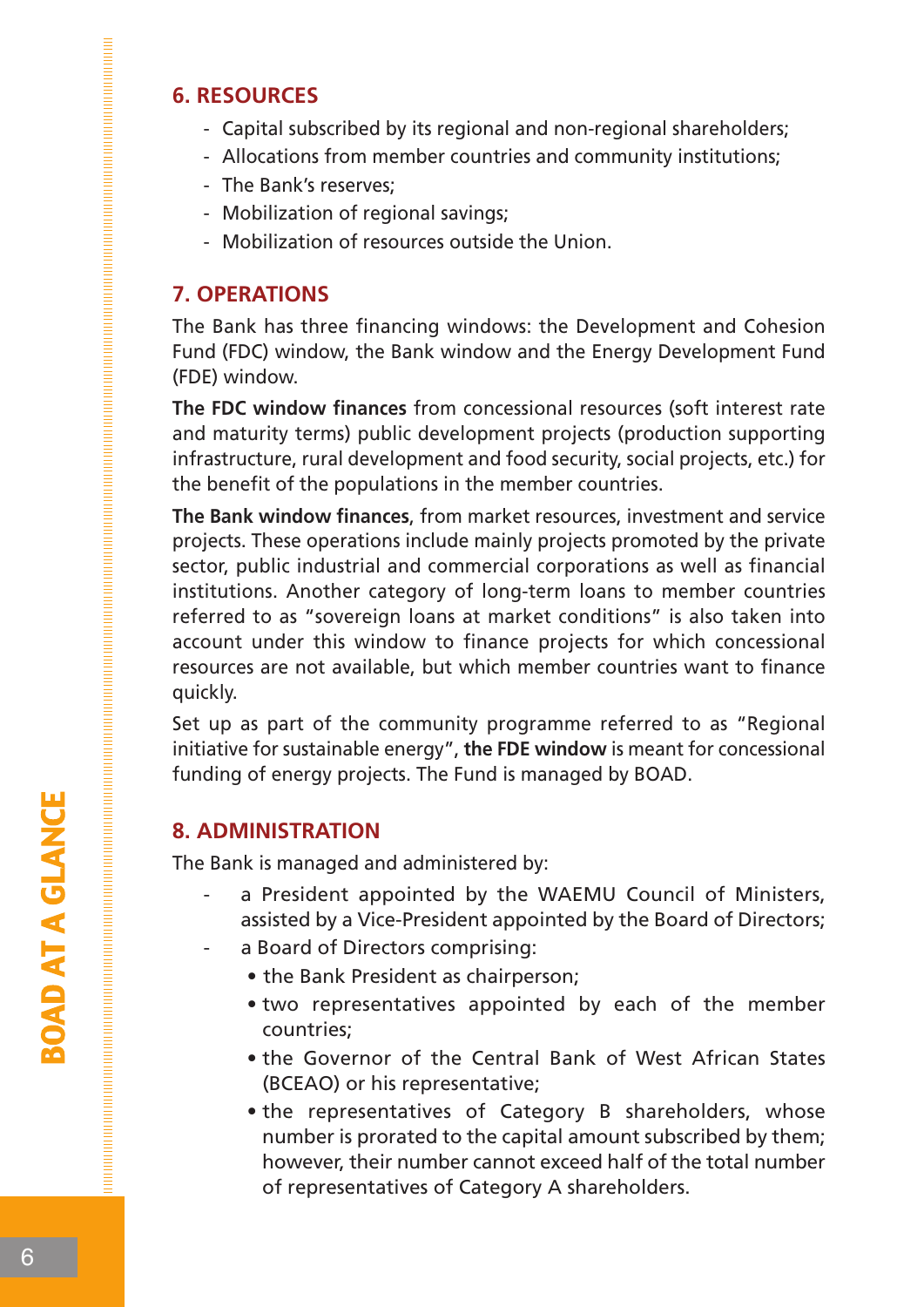#### **9. ORGANIZATION**

The organization of services rests on the President as spelt out by the provisions of the Articles of Association. He is assisted by a Vice-President.

The overall organization includes the headquarters located in Lomé, in the Togolese Republic, and a Resident Mission in each of the seven other member countries (Benin, Burkina, Côte d'Ivoire, Guinea Bissau, Mali, Niger, and Senegal).

The internal organization of the Bank is structured around the President's Office, the Corporate Secretariat, Departments, Directorates and **Divisions** 

Reporting to the President, the following:

- President's Office:
- Corporate Control:
- General Counsel and Legal Affairs;
- Directorate of Communication, Marketing, Public Relations and Knowledge Management;
- Resource Mobilization Unit;
- Regional PPP Project Development Unit;
- Directorate of Resident Missions Coordination:
- Resident Missions;
- Financial Management Project Unit;
- Regional Collaboration Center;

Reporting to the Corporate Secretariat, the following:

- Directorate of Conference and Corporate Services;
- Directorate of IT Systems

Reporting to the Human Resources and Assets Department, the following:

- Directorate of Security, Assets and Procurement;
- Directorate of Human Resources.

Are reporting to the Finance and Accounting Department, the following:

- Directorate of Budget and Management Control;
- Directorate of Accounting and Treasury.

Reporting to the Commitment and Risk Management Department, the following:

- Directorate of Commitment Management;
- Directorate of Risk Management.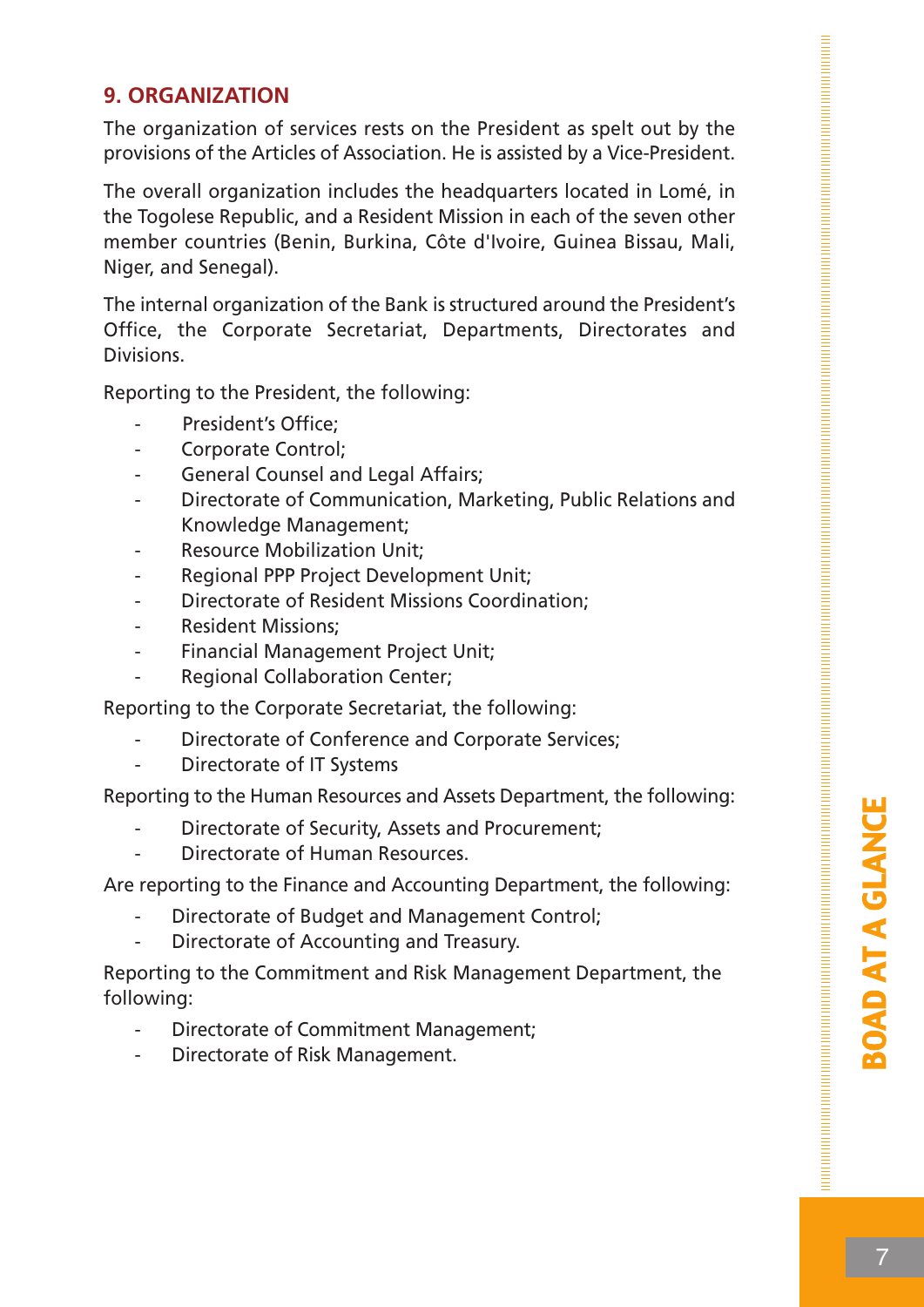Reporting to the Strategy, Research and Cooperation Department, the following:

- the Directorate of Strategy and Research;
- the Directorate of Cooperation and Regional Integration.

Reporting to the Operations Department:

- Directorate of Strategy and Research;
- Directorate of Cooperation and Regional Integration;
- Directorate of Ex-post Project Evaluation.

#### **10. STAFF COMPLEMENT**

As at 31 December 2017, the Bank had an overall staff complement of 288 employees including 276 operational staffs, 9 employees on secondment and 3 employees on leave of absence.

#### **11. AUDIT OF ACCOUNTS**

The Bank's accounts are audited by external auditors of international repute selected following an invitation to tender. In 2017, the external auditor of BOAD was PriceWaterhouseCoopers (PWC).

#### **12. ACHIEVEMENTS**

In 2017, the total funding provided by the Bank stood at XOF557.6 billion, broken down by form of intervention as follows:

**Table 1: Breakdown of loan approvals by form of intervention in 2017**

|                            | Loan approvals<br>(XOFbln) | %of<br>approvals |
|----------------------------|----------------------------|------------------|
| Medium and long-term loans | 476.2                      | 85.4             |
| including FDE              | 9.5                        | 1.7              |
| Short-term loans           | 71.1                       | 12.8             |
| Equity investments         | 8.6                        | 1.5              |
| <b>Studies</b>             | 1.7                        | 0.3              |
| Total $(a+b)$              | 557.6                      | 100%             |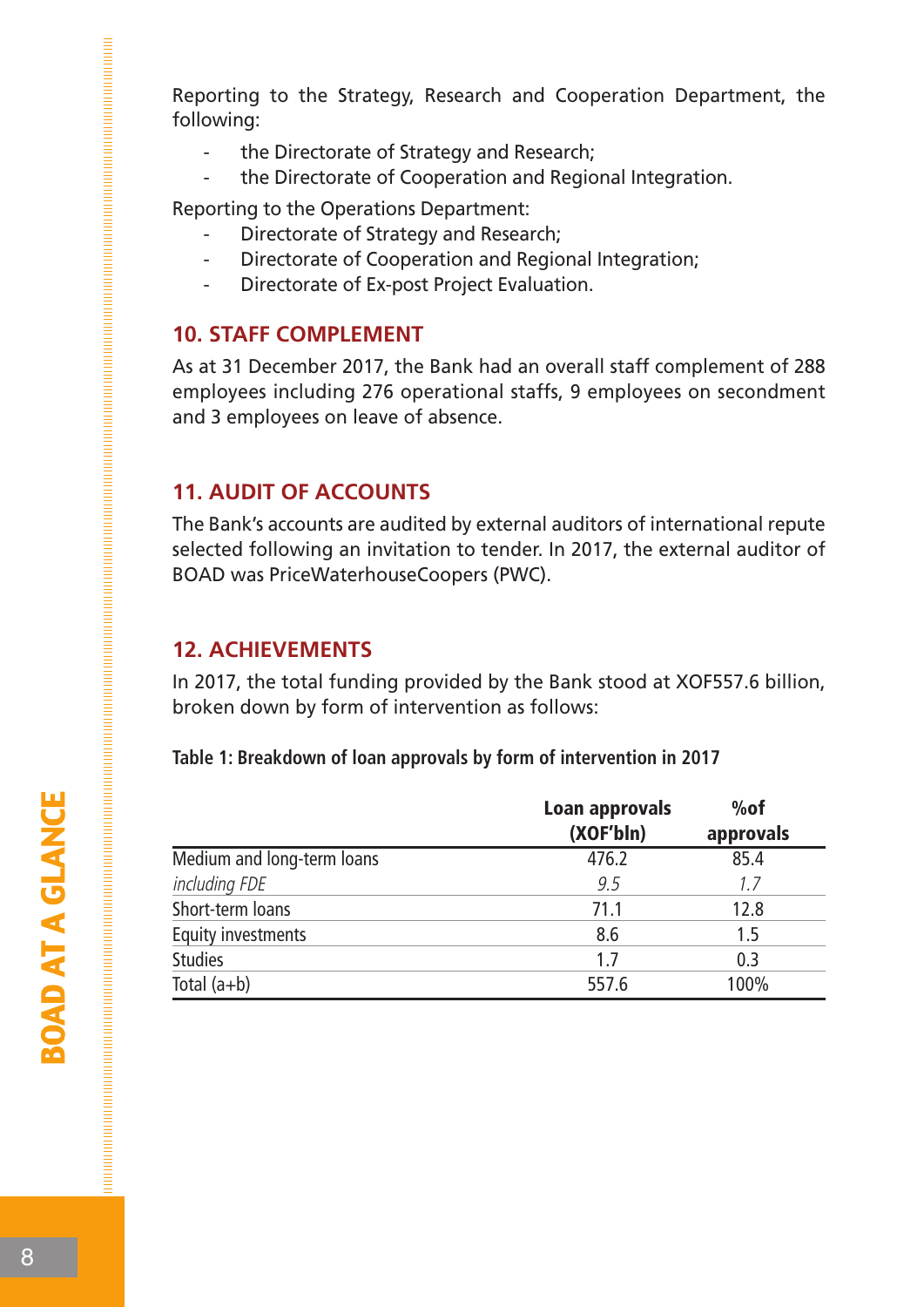Depending on the category, these loans are broken down as follows:

|                                    | Loan approvals<br>(XOFbln) | <b>Number</b><br>of operations | %of<br>approvals |
|------------------------------------|----------------------------|--------------------------------|------------------|
| Non-commercial sector (a)          | 173.7                      | 26                             | 31.2             |
| Commercial sector ( $b = i + ii$ ) | 383.9                      | 34                             | 68.8             |
| Commercial public (i)              | 162.8                      | 12                             | 29.2             |
| Private (ii)                       | 221.1                      | 22                             | 39.6             |
| Total $(a+b)$                      | 557.6                      | 60                             | 100.0            |

**Table 2: Breakdown of loan approvals (long, medium and short-term) in 2017**

In 2017, BOAD spent:

- XOF 11.1 billion on industries
- XOF 34.9 billion on airport facilities;
- XOF 20 billion on drinking water;
- XOF 23.1billion on hospitality and tourism
- XOF 45.1billion on agriculture and rural development;
- XOF156.4 billion on financial and insurance
- XOF 99.6 billion on energy;
- XOF 127.1 billion on Transport;
- XOF 20.5 billion on sanitation and city planning ;
- XOF 20 billion on Social project.



About 75% of loans during the year were oriented towards priority sectors such as energy, transportation and finance.

Overall, new loans granted brought the Bank's total net commitments to XOF4,914.8 billion as at 31 December 2017 for the implementation of 1,107 projects.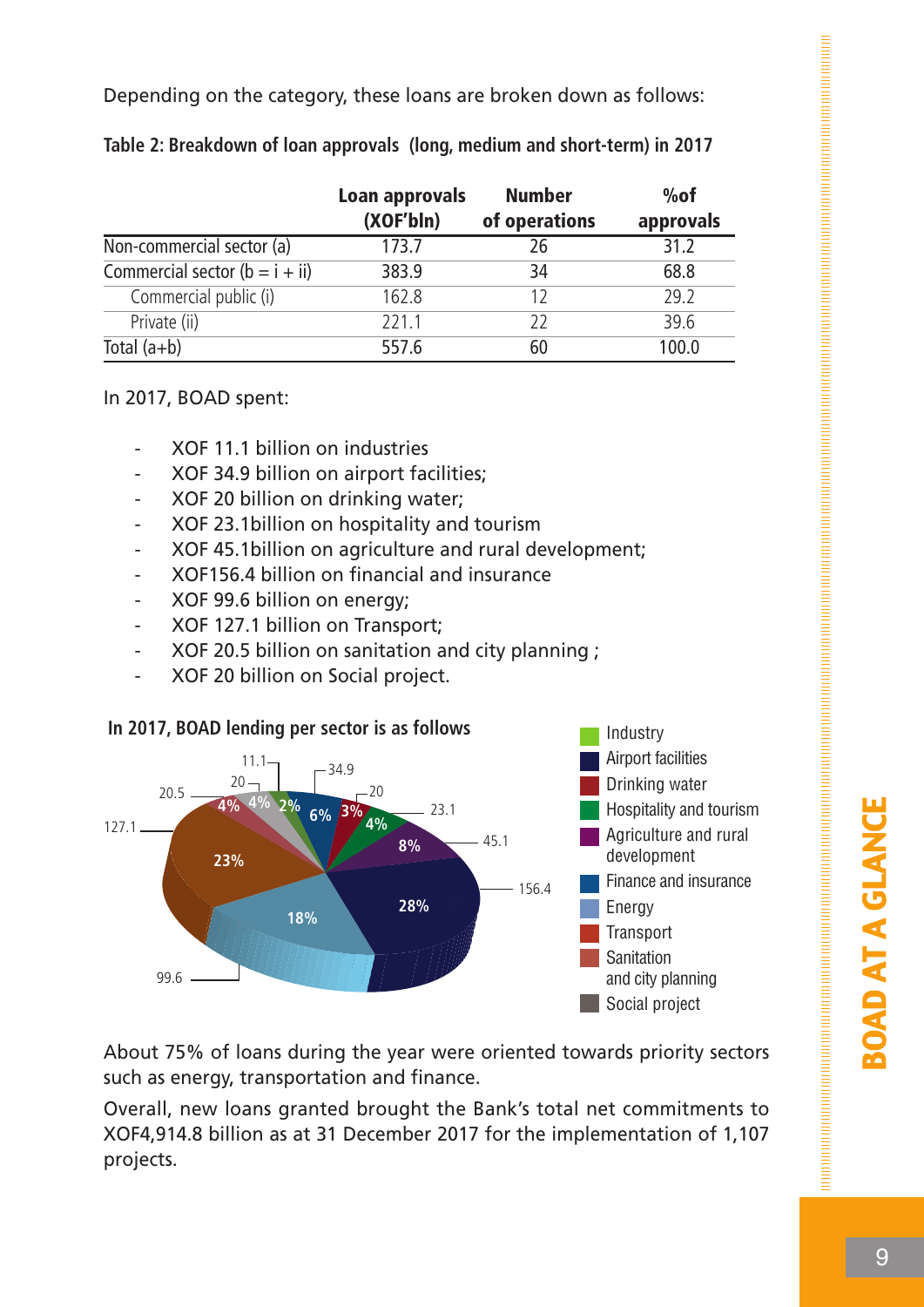**As regards financing arrangement**, five new mandates for capital raising were signed in order to raise funds totaling XOF155.3 billion for various clients.

Apart from lending, the Bank provides services in the form of financing arrangement or advice. With regard to financing arrangement, due diligence undertaken for all fundraising requests led to the effective mobilization of a sum of XOF129.9. A new mandate involving XOF16.3 billion was signed in January 2017 for mobilizing resources meant for the rehabilitation and renovation of an administrative building, on the one hand, and for the rehabilitation of a section of a trunk road, on the other hand.

As regards financial advisory services, assistance to a member country for the conduct of a diagnosis survey on the cashew nut sub-sector is underway. For another member country, the advisory services provided relate to hotel management concession.

As part of its operations, BOAD gives a special attention to the Union's community programmes. Being a member of the steering committee, the institution actively contributes to the implementation of the Regional economic programme (PER II). It manages the Energy Development Fund (FDE), established within the scope of the Regional initiative for sustainable energy (IRED).

The Bank is also member of the following consultative committees:

- -High-level committee on food security;
- High-level committee on the financing of the Union's economies;
- Steering committee for Regional economic programme (PER);
- IRED Steering Committee and Donors' Council;
- Regional monitoring committee on the action programme for SME promotion and financing;
- Programme for restructuring and upgrading of industries (PRMN);
- Community programme of action for road transport infrastructure (PACITR);
- Monitoring committee for the implementation of cotton sub-sector competitiveness programme in the WAEMU region;
- Regional Committee on Statistics:
- Regional Procurement Observatory.

#### **13. FINANCIAL POSITION**

The Bank's total balance sheet increased from XOF2,263.3 billion as at 31 December 2016 to XOF2,653.2 billion as at 31 December 2017 (+17.2%).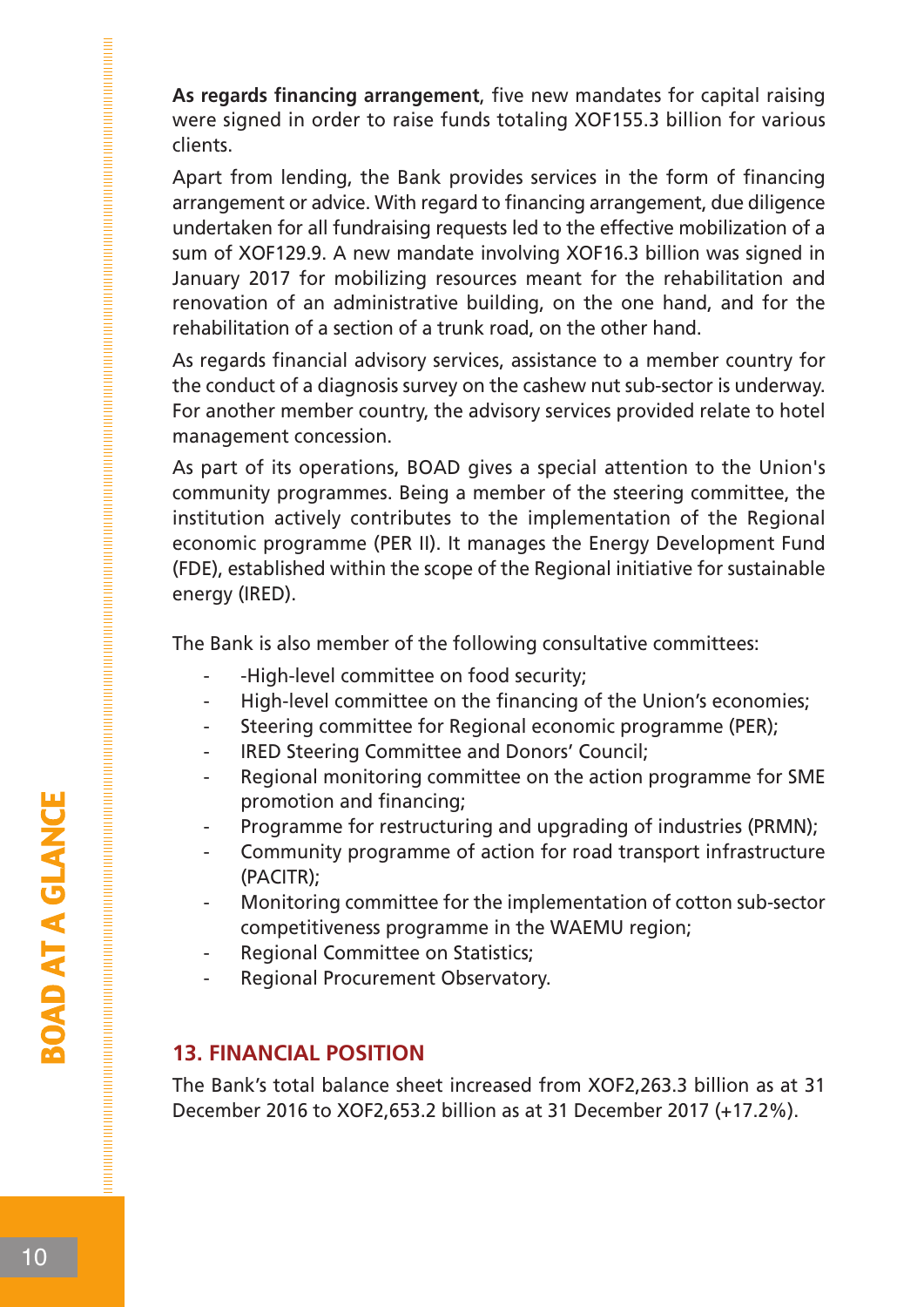The financial position of the institution remains sound, with a balanced financial structure. As at end of September 2017, equity represented about 25.5% of total balance and the outstanding borrowings/equity ratio (debt ratio) stood at approximately 261.89% for a statutory norm of 300%.

Furthermore, the Bank will continue to ensure effective control of spending in order to maintain an offer of attractive rates, consistent with development finance requirements.

The Bank was assigned "investment grade" ratings "Baa1" by Moody's and "BBB" by Fitch. These ratings attest to the good quality of corporate creditworthiness and governance.

#### **14. SECTORAL REFLECTIONS**

Since 2001, BOAD has developed the ability to reflect on major concerns of member countries and anticipate their development prospects. The focus of these reflections is to propose community strategies and action plans that can foster economic growth, poverty reduction and development through accelerated integration process within West Africa. In this connection, many reflections were undertaken in the following strategic areas: (i) development of cotton-textile sector, (ii) promotion and funding of SMEs, (iii) public utility privatization process (water, electricity and telecommunications), (iv) road infrastructure, (v) management of urban motor¬cycle mode of transportation, (vi) sectoral competitiveness of economies, (vii) impact of the HIV/AIDS pandemic on development, (viii) development of oilseed sector, (ix) cement industry in the WAEMU region, (x) hospitality in the WAEMU region, (xi) management of public holdings, (xii) harmonized institutional and regulatory framework of privately financed infrastructure, (xiii) road maintenance, (xiv) sustainability of infrastructure financed by BOAD in the road transport sub-sector from 2000 to 2012: findings and lessons learnt, xv) affordable housing in the WAEMU region.

Moreover, due to many constraints experienced by the West African region in its progress towards development, mainly in the field of food and power security, the Bank has been participating in community reflections and implementing actions aimed at taking up those challenges. Thus, apart from its activity programme in agricultural development, the Bank has contributed to the implementation of a special food security programme (PSSA) decided by the WAEMU Council of Ministers in April 2008 to tackle the then food crisis. In this connection, an amount of XOF100 billion was raised in the regional capital market by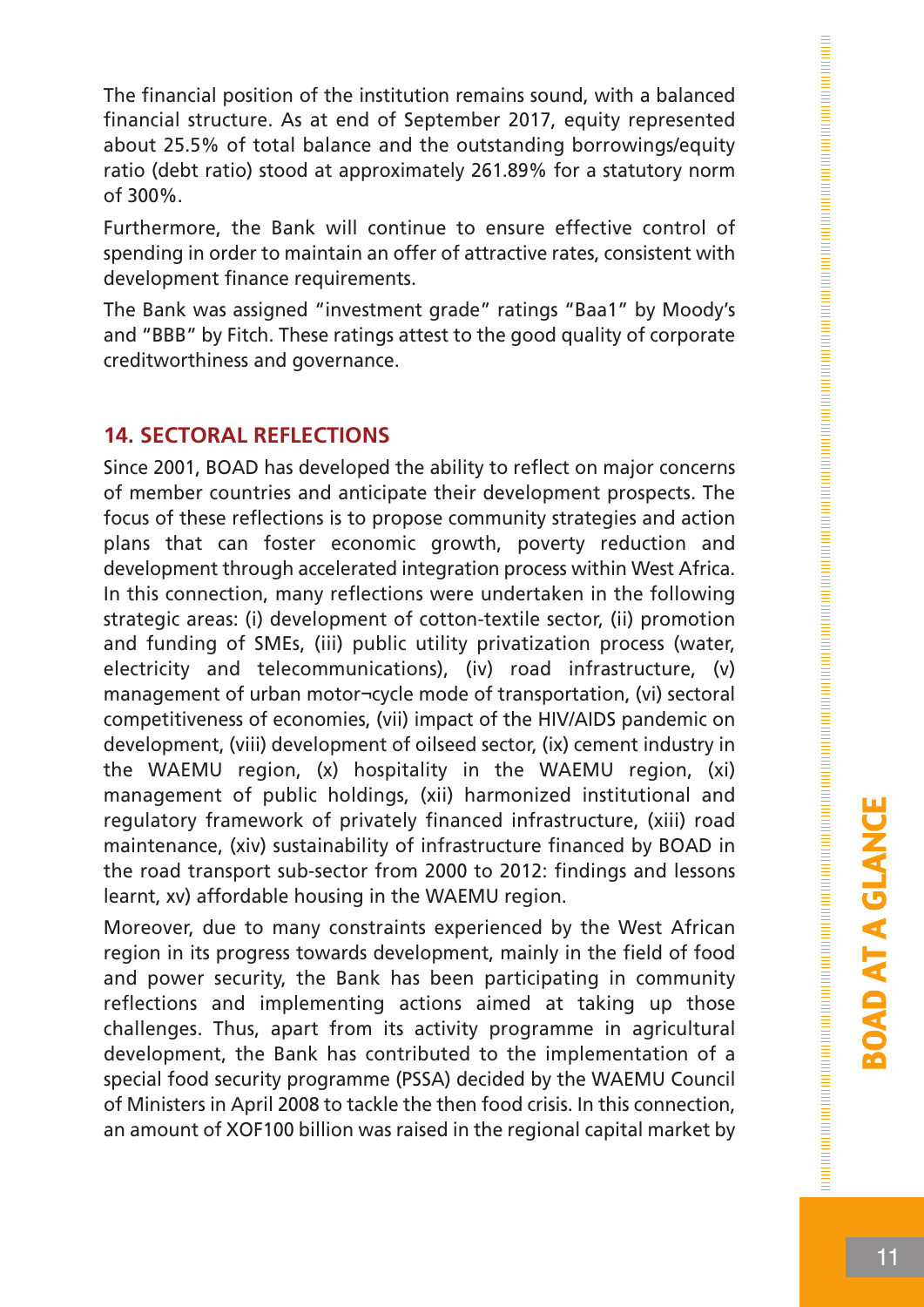BOAD. A leverage effect made it possible to multiply by three (3) the aggregate amount of funds induced through co-financing.

Similarly, in order to overcome the food insecurity situation in 2012, the Bank took action under an emergency programme recommended by the WAEMU authorities. Those measures made it possible to provide funding in an amount of XOF30 billion to projects aimed at food security.

#### **15. BOAD AND GOOD GOVERNANCE**

Corporate governance principles observed by BOAD are based, inter alia, on transparent operations and accounts, rigorous control system, independent external audit system, efficient information system, continued updating of knowledge and a decision-making process based on staff participation and accountability.

The Bank applies result and performance-based management system together with an objective-based management framework. As part of continuous improvement, management tools and procedures are regularly updated with a view to adapting them to the Bank's activities and best practices.

#### **16. RECENT INITIATIVES**

In addition to financing activities, the Bank took an active part in conducting strategic projects and reflections in various areas.

At BOAD, the business context was marked by the following developments:

• **Second bond issue on the international capital market**: The transaction involved US\$850 million (or XOF479.3 billion) with a maturity of 10 years. This is part of the effort to secure and diversify the Bank's sources of refinancing. It helps increase the operational capacity of the institution in providing support member countries' investment programmes.

The aforementioned bond issue was preceded by an annual rating review, which materialized into a confirmation of the investment grade ratings obtained since 2015.

• **Signing of agreements for the implementation of the IDA project for social housing financing in the WAEMU region**: The said agreements involved a total of US\$155 million, including US\$130 million borrowed by BOAD and on-lent to the Regional Mortgage Refinancing Fund (CRRH-UEMOA), as well as US\$25 million provided as a grant and managed by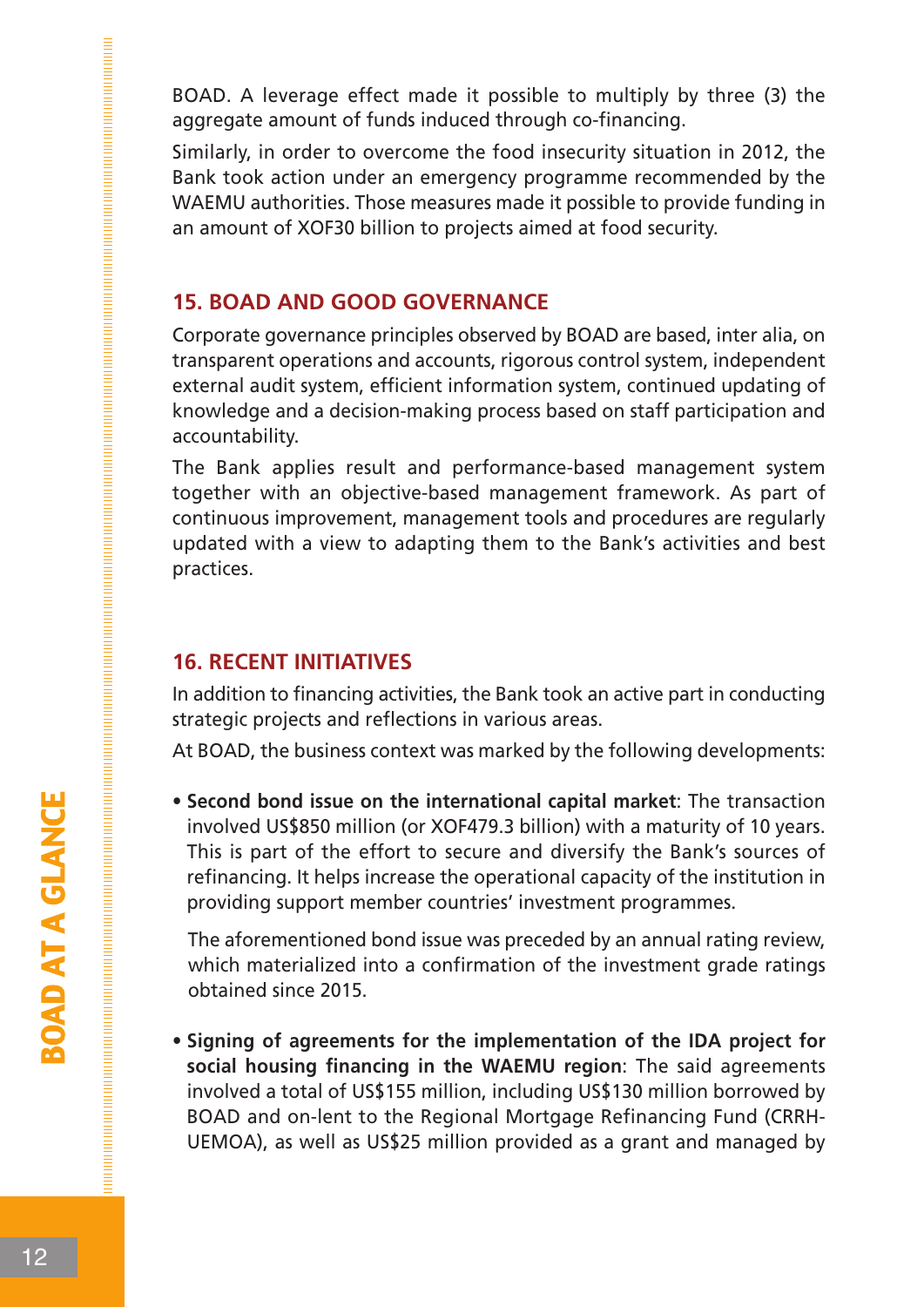the WAEMU Commission. They reflected the culmination of a regional project appraised, which dates back to the consultation between BOAD and the Council of Ministers in December 2014, followed by a request from the said Council to the World Bank Group.

Likely to be strengthened at a later stage, the project under review focuses on an overall objective of about 50,000 additional possible mortgage loans over 5 years in all the eight member countries of the Union. Apart from loans and houses that this project could help provide directly, it is expected to contribute towards improved regional knowhow in terms of technical and financial support engineering to national housing programmes.

#### **17. COOPERATION**

At cooperation level, in conjunction with the European Union, the ECOWAS and WAEMU Commissions, BOAD was integrated in the Regional Indicative Programme (RIP) –EDF X, it would receive part of the remaining resources available under this fund, as part of a support programme for institutional capacity building. As such, a memorandum on the Bank's capacity building requirements was submitted to the WAEMU Commission, managing body of the WAEMU support programme for institutional capacity building (PARCI-UEMOA).

Moreover, taking advantage of the changing approach of the European Union to implementing EDF financing packages, the Bank is positioning itself to become eligible for indirect management of the EU financing. In this regard, it undertook activities aimed at complying with the ad hoc evaluation process known as "Audit of 7 pillars". At the opportune time, in 2018, this evaluation will be conducted by one of the firms approved in the field by the EU.

Furthermore, the Bank has submitted requests for resource mobilization to: i) ABEDA with a view to its participation in the existing interest subsidy mechanism hosted by BOAD; ii) OFID for the granting of a LoC meant for refinancing short-term operations.

At last, the Bank signed in July a framework cooperation agreement with the Sahara and Sahel Observatory, as well as the West African Scientific Service Centre on Climate Change and Adapted Land Use (WASCAL).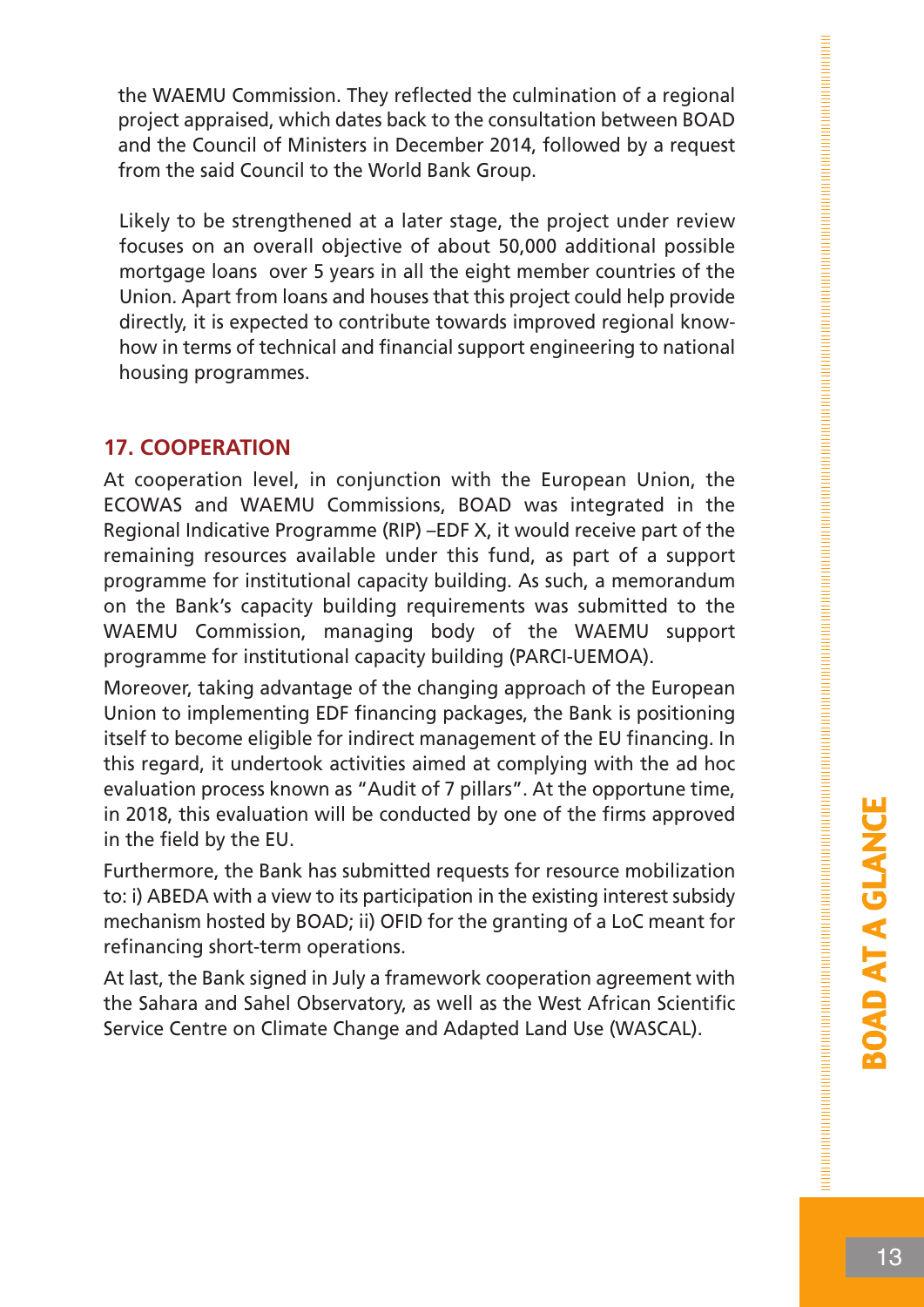#### **18. THE WAY FORWARD**

For over forty years of operations, BOAD has acquired extensive experience, a know-how and a sound expertise in funding and implementing both national and regional investment projects. The Bank provides an added value to the development drive of the WAEMU member countries. Today, it is considered as a regional development instrument.

Mindful of the huge challenges to be taken up in future by its member countries, the Bank has formulated a new strategy in order to cope. In this connection, the long-term vision of the institution is: "BOAD: a solid development bank for economic integration and transformation in West Africa." Such a vision provides an indication of the Bank's mission relevant to the current economic context of the sub-region. In conformity with the stated mission and vision, the strategic directions of the 2015-2019 strategic plan are as follows:

- Area 1: Accelerating regional integration through sustained infrastructure financing;
- Area 2: Support for inclusive growth, food security and sustainable development;
- Area 3: Support for businesses and States, development of financial engineering and services;
- Area 4: Deepening the resource mobilization process.

The Bank will give priority to the following areas:

- Regional and national projects of common interest that could contribute to the economic integration of member countries;
- Agriculture, industry and services which can increase food security and promote value chains serving as basis for economic transformation in several countries of the Union;
- Environment and green growth for sustainable development.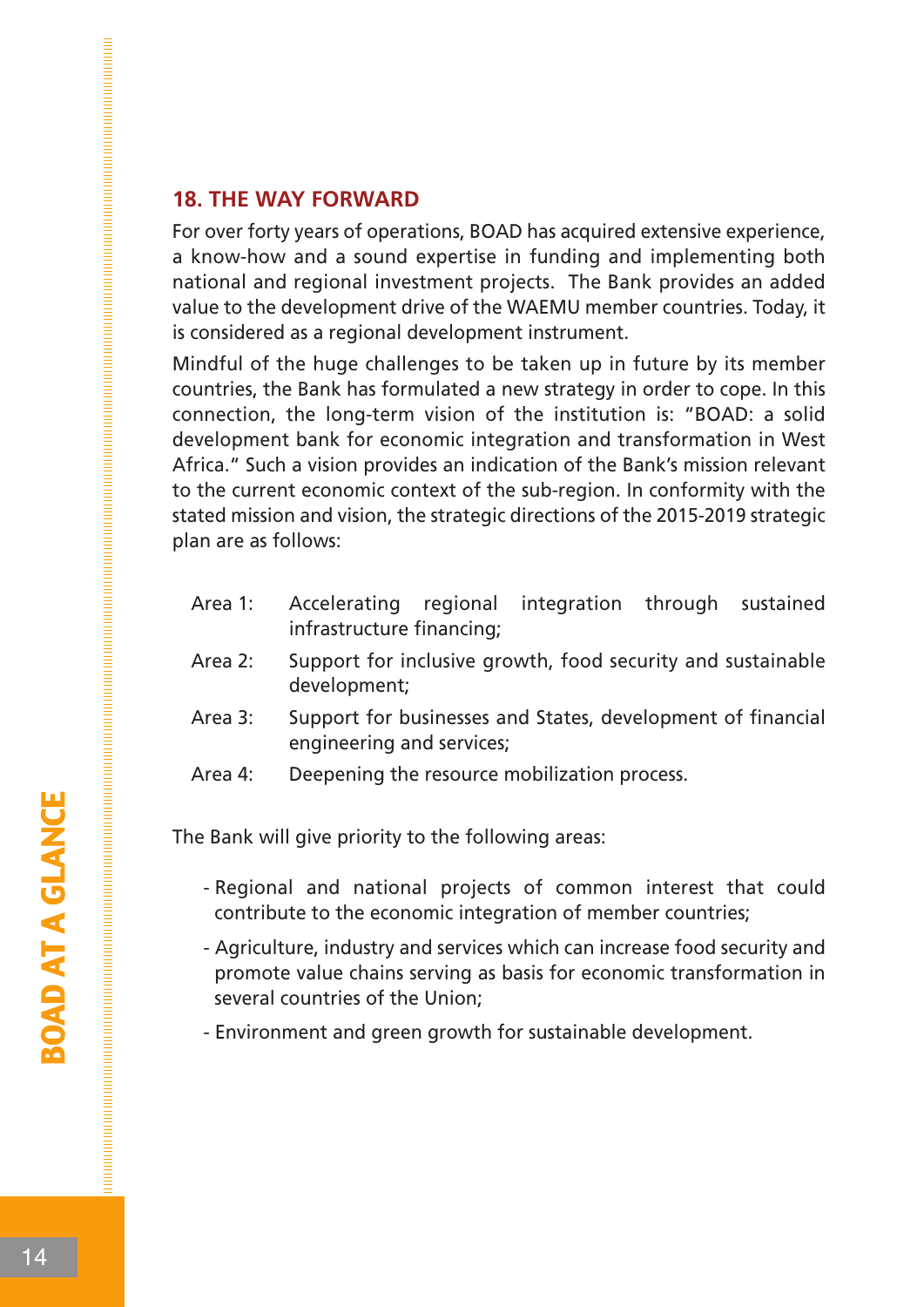### WEST AFRICAN DEVELOPMENT BANK (BOAD) **HEADOUARTERS**

68, Avenue de la Libération PO Box 1172 Lomé - Togo Tel.: (228) 22 21 59 06 / 22 21 42 44 / 22 21 01 13 Fax: (228) 22 21 52 67 / 22 21 72 69 E-mail: boadsiege@boad.org

RESIDENT MISSIONS IN MEMBER COUNTRIES (OTHER THAN TOGO)

| <b>COUNTRIES</b>     | <b>Addresses</b>                                                                                                                                                                                                    |
|----------------------|---------------------------------------------------------------------------------------------------------------------------------------------------------------------------------------------------------------------|
| <b>BENIN</b>         | <b>Immeuble BCEAO / COTONOU PO Box 268 Cotonou - Benin</b><br>(+229) 21 31 05 58/ 21 31 59 35 - Fax: (+229) 21 31 59 38<br>Email: boadmrbj@boad.org                                                                 |
| <b>BURKINA FASO</b>  | <b>Immeuble BCEAO / OUAGADOUGOU</b><br>01 PO Box 4892 Ouagadougou 01 - Burkina Faso<br>Tel.: (+226) 25 31 07 94 - Fax: (+226) 25 30 58 11<br>E-mail: boadbrbf@boad.org                                              |
| <b>COTE D'IVOIRE</b> | <b>Immeuble BCEAO / ABIDJAN 01 PO Box V 224 Abidjan 01</b><br>Côte d'Ivoire - Tel.: (+225) 20 21 80 80<br>Fax: (+225) 20 21 80 00 E-mail: boadmrci@boad.org                                                         |
| <b>GUINEA BISSAU</b> | <b>Immeuble BCEAO / BISSAU av. Amilcar Cabral PO Box 38 / 01</b><br>PO Box 325 Bissau Guinea Bissau<br>Tel.: (+245) 21 55 48 / 21 41 73  Fax: (+245) 20 13 05 /21<br>E-mail: vnapocan@gw.boad.org/boadmrgw@boad.org |
| <b>MALI</b>          | <b>Immeuble BCEAO / BAMAKO PO Box 206 Bamako - Mali</b><br>Tel.: (+223) 20 23 78 57 - Fax: (+223) 20 23 77 98<br>E-mail: boadmrml@boad.org                                                                          |
| <b>NIGER</b>         | <b>Immeuble BCEAO / NIAMEY</b> PO Box 778 Niamey - Niger<br>Tel.: (+227) 20 72 49 80 - Fax: (+227) 20 72 49 82<br>E-mail: rassouma@boad.org / boadmrne@boad.org                                                     |
| <b>SENEGAL</b>       | <b>Immeuble BCEAO / DAKAR</b> PO Box 4197 Dakar - Senegal<br>Tel.: (+221) 33 823 63 47 - Fax: (+221) 33 823 63 46<br>E-mail:: boadmrsn@boad.org                                                                     |